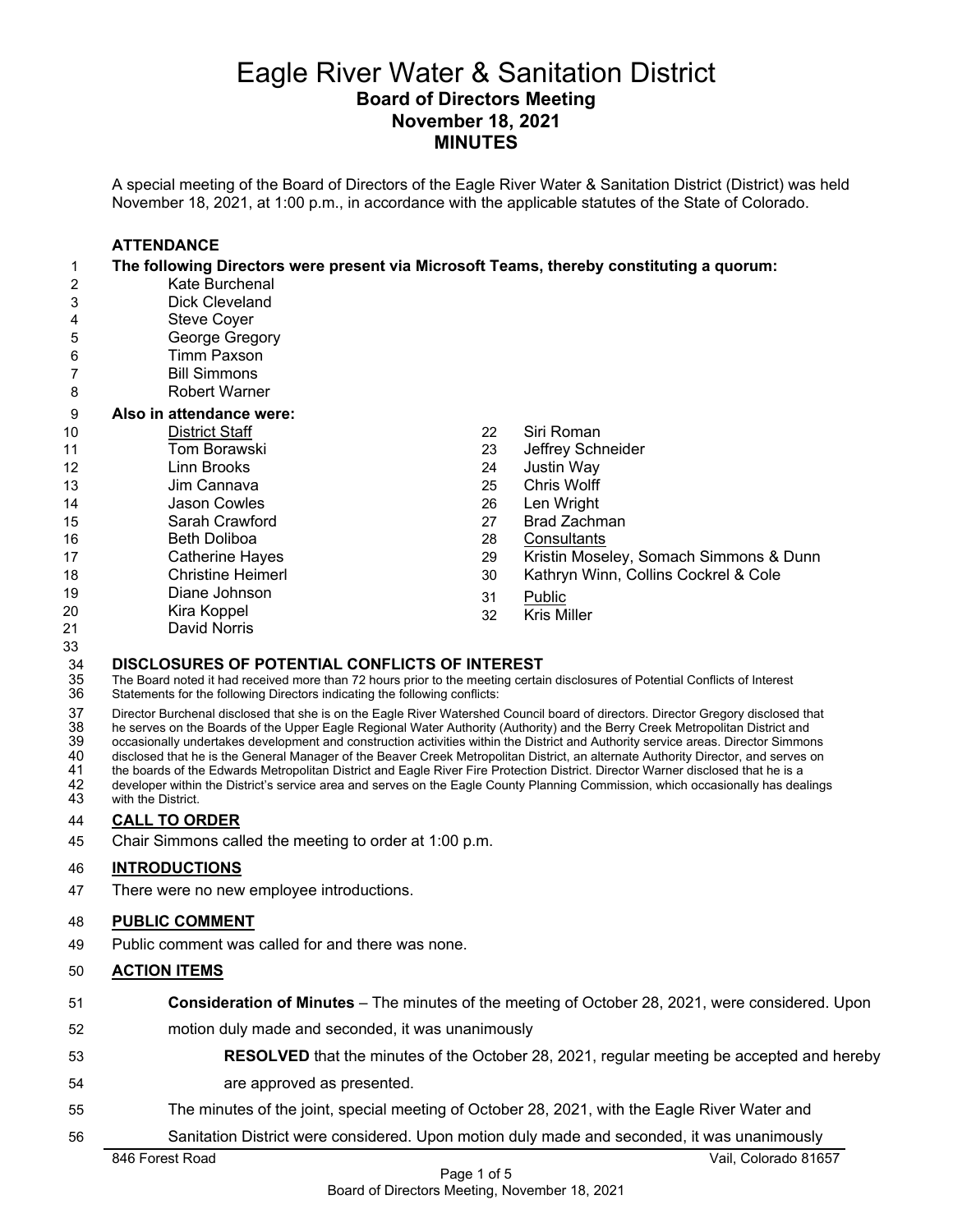| 1              | <b>RESOLVED</b> that the minutes of the October 28, 2021, joint special meeting be accepted and              |  |  |
|----------------|--------------------------------------------------------------------------------------------------------------|--|--|
| $\overline{2}$ | hereby are approved as presented.                                                                            |  |  |
| 3              | <b>PUBLIC HEARING: 2022 Proposed Budget</b>                                                                  |  |  |
| 4              | Chair Simmons opened a public hearing at 1:05 p.m. to discuss the 2022 budget, a copy of which is            |  |  |
| 5              | attached hereto as Exhibit A and incorporated herein by this reference. A call for public input solicited no |  |  |
| 6              | response. The public hearing was closed at 1:10 p.m. Mr. Norris presented Resolutions to Adopt the 2022      |  |  |
| 7              | Budget, Certify Mill Levies, and Appropriate Sums of Money copies of which are attached hereto as            |  |  |
| 8              | <b>Exhibits B</b> and C, respectively, and incorporated herein by this reference. Upon motion duly made and  |  |  |
| 9              | seconded, it was unanimously                                                                                 |  |  |
| 10             | <b>RESOLVED</b> that the Resolutions to Adopt the 2022 Budget, Certify Mill Levies, and Appropriate          |  |  |
| 11             | Sums of Money be and hereby are approved as presented                                                        |  |  |
| 12             | <b>PUBLIC HEARING: 2022 Proposed Rates</b>                                                                   |  |  |
| 13             | Chairman Simmons opened a public hearing at 1:15 p.m. to discuss the 2022 budget, rates and fees             |  |  |
| 14             | resolution and schedule, a copy of which is attached hereto as Exhibit D and incorporated herein by this     |  |  |
| 15             | reference. A call for public input solicited no response. The public hearing was closed at 1:17 p.m. Mr.     |  |  |
| 16             | Norris presented a resolution to adopt the 2022 rates, a copy of which is attached hereto as Exhibit E       |  |  |
| 17             | and incorporated herein by this reference. Upon motion duly made and seconded, it was unanimously            |  |  |
| 18             | <b>RESOLVED</b> that the resolution to adopt the 2022 rates be and hereby is approved as presented.          |  |  |
| 19             | Certification of Delinquent Accounts – Mr. Norris discussed his request regarding certification              |  |  |
| 20             | of delinquent accounts to the county treasurer, a copy of which is attached hereto as Exhibit F              |  |  |
| 21             | and incorporated herein by this reference. Upon motion duly made and seconded, it was                        |  |  |
| 22             | unanimously                                                                                                  |  |  |
| 23             | RESOLVED that the Resolution to Certify Delinquent Accounts to the County Treasurer                          |  |  |
| 24             | be and hereby is approved as presented.                                                                      |  |  |
| 25             | 2022 Operations Agreement with the Authority and Minturn - The board considered the 2022                     |  |  |
| 26             | Operations Agreement with the Authority and Minturn a copy of the board action request and agreement         |  |  |
| 27             | are attached hereto as Exhibits G and incorporated herein by this reference. Discussion ensued               |  |  |
| 28             | regarding the rate and specifying that the rates are hourly. Upon motion duly made and seconded, it was      |  |  |
| 29             | unanimously                                                                                                  |  |  |
| 30             | <b>RESOLVED</b> that the 2022 Operations Agreement with the Authority be approved as presented               |  |  |
| 31             | and the 2022 Operations Agreement with Minturn be approved with the hourly rate correction.                  |  |  |
| 32             | <b>Consent Agenda</b> – The consent agenda was approved, a copy of which is attached hereto as               |  |  |
| 33             | <b>Exhibit H</b> and incorporated herein by this reference.                                                  |  |  |
| 34             | Information Reports - The information reports are attached hereto as Exhibit H incorporated herein by        |  |  |
| 35             | this reference.                                                                                              |  |  |
| 36             | <b>STRATEGY ITEMS</b>                                                                                        |  |  |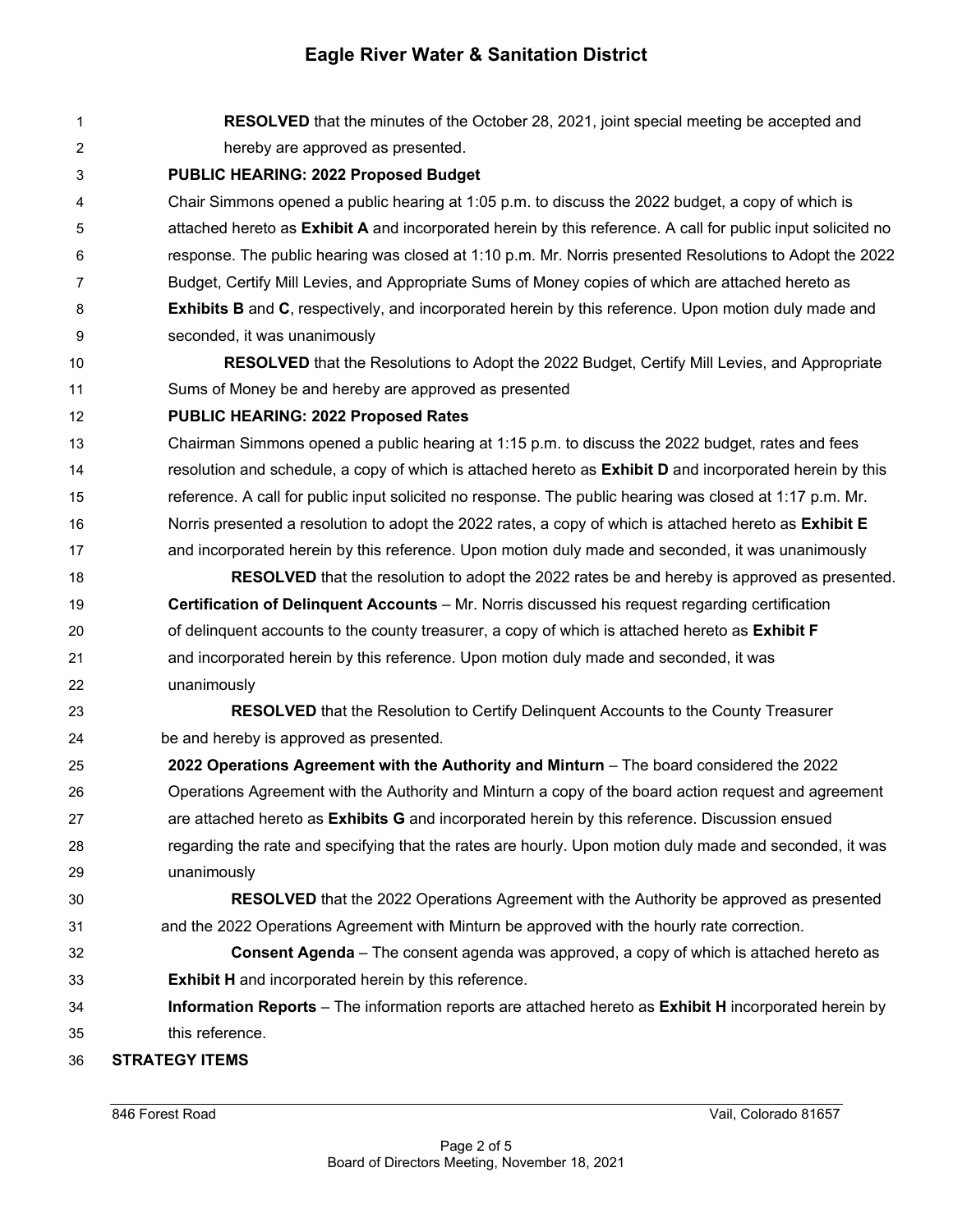1 **Board Member Input** – Board member input was requested. Mr. Warner discussed his concerns 2 with the cost of testing being charged to homeowners. Discussion ensued on potential solutions 3 resolving concerns on backflow issues. Staff will evaluate options and return to present them for 4 board discussion at a future meeting.

5 **Wastewater Impact Fees –** Mr. Schuette presented an update on the Wastewater Impact Fee 6 that is a one-time impact fee assessed to new customers at the time of their initial connection of 7 the property to the District's wastewater collection and treatment system intended to recover 8 capital costs for the customer's share of system capacity. The District assesses residential 9 wastewater impact fees at a rate of \$4.10 per building square foot. Commercial wastewater 10 impact fees are assessed at an equivalent number of SFEs based on commercial water meter 11 size at a rate of \$9,367/SFE based upon the last update that was performed in 2008. Staff 12 presented the methodology for updating the fee to the Board and made a recommendation to 13 increase the fee to \$4.64 per residential square foot and \$10,567/SFE for commercial accounts. 14 After discussion it was decided a Board Action Request regarding the rate adjustment will be 15 presented at the December board meeting.

#### 16 **GENERAL MANAGER REPORT**

17 Ms. Brooks noted she did not include a written report. Ms. Brooks discussed the appreciation holiday

18 bonus distributed to staff and the holiday card distribution.

#### 19 **OPERATIONS REPORT**

- 20 Ms. Roman presented the operations report, a copy of which is attached hereto as **Exhibit I** and
- 21 incorporated herein by this reference.

### 22 **ENGINEERING AND WATER RESOURCES REPORT**

- 23 Mr. Cowles referenced the engineering and water resources report, a copy of which is attached hereto as
- 24 **Exhibit I** and incorporated herein by this reference.
- 25 **Golden Peak Snowmaking Water Agreement** Mr. Cowles referenced a draft update to the
- 26 Golden Peak Snowmaking Water Agreement with Ski and Snowboard Club Vail, a copy of which
- 27 is attached hereto as **Exhibit J**. Discussion ensued on agreement changes and water rates. Mr.
- 28 Cowles will present the revised agreement to Ski and Snowboard Club Vail for execution.

#### 29 **COMMUNICATIONS AND PUBLIC AFFAIRS REPORT**

30 Ms. Johnson noted that she did not include a written report.

### 31 **GENERAL COUNSEL REPORT**

- 32 Ms. Winn had no updates for the regular meeting and referenced her confidential legal report in the
- 33 confidential packet.

### 34 **WATER COUNSEL REPORT**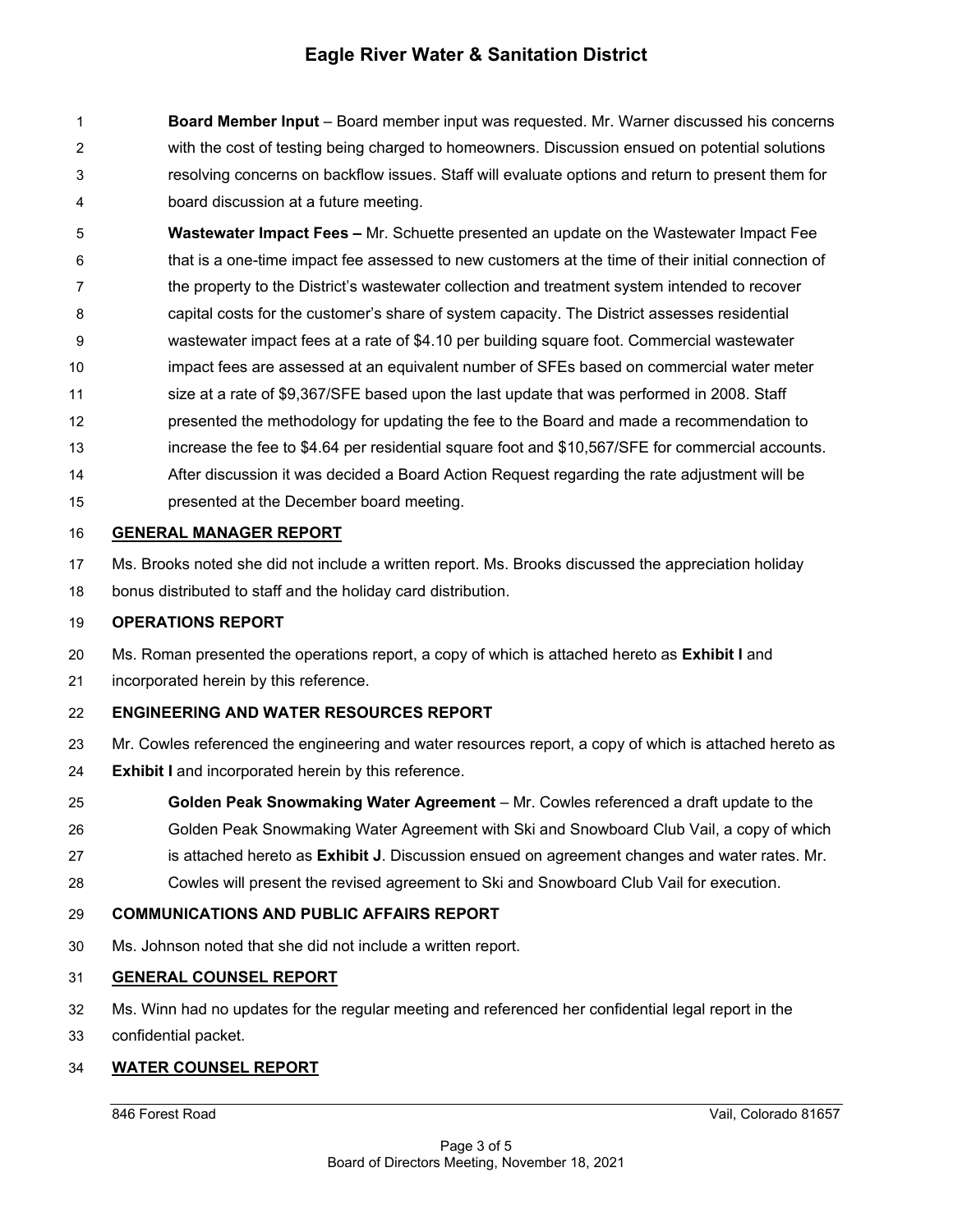| $\mathbf 1$ | Updated Water Dedication Policy - Ms. Moseley referenced the Proposed Updated Water                       |  |  |
|-------------|-----------------------------------------------------------------------------------------------------------|--|--|
| 2           | Dedication Policy, a copy of which is attached hereto as Exhibit K and incorporated herein by             |  |  |
| 3           | this reference. Ms. Moseley committed to revising the policy effective date to January 1, 2022.           |  |  |
| 4           | <b>RESOLVED</b> that the Proposed Water Dedication Policy be and hereby is approved with                  |  |  |
| 5           | the effective date being revised to January 1, 2022.                                                      |  |  |
| 6           | Piney River Unit Update - Ms. Moseley referenced the Piney River Unit Conditional Water Right             |  |  |
| 7           | Diligence memo, a copy of which is attached hereto as <b>Exhibit L</b> and incorporated herein by this    |  |  |
| 8           | reference.                                                                                                |  |  |
| 9           | <b>EXECUTIVE SESSION</b>                                                                                  |  |  |
| 10          | Ms. Winn requested the Board enter Executive Session to receive legal advice of counsel regarding         |  |  |
| 11          | General Counsel Review of Matters in Negotiation and Total Compensation Update, pursuant to §24-6-        |  |  |
| 12          | 402(4)(b) and (e) C.R.S. She asked that no electronic record be made, as the discussion would be          |  |  |
| 13          | entirely privileged attorney-client communications. Upon motion duly made and seconded, it was            |  |  |
| 14          | unanimously                                                                                               |  |  |
| 15          | <b>RESOLVED</b> to enter Executive Session at 3:40 p.m. to receive advice of counsel regarding            |  |  |
| 16          | General Counsel Review of Matters in Negotiation and Total Compensation Update, pursuant                  |  |  |
| 17          | to $\S$ 24-6-402(4)(b) and (e) C.R.S. with no electronic record created as Ms. Winn opined the            |  |  |
| 18          | contents of the discussion would contain privileged attorney-client communications. *                     |  |  |
| 19          | Ms. Moseley requested the Board continue Executive Session to receive legal advice of counsel             |  |  |
| 20          | regarding the Regulatory Matters Update pursuant to §24-6-402(4)(b) and (e) C.R.S. She asked that no      |  |  |
| 21          | electronic record be made, as the discussion would be entirely privileged attorney-client communications. |  |  |
| 22          | Upon motion duly made and seconded, it was unanimously                                                    |  |  |
| 23          | <b>RESOLVED</b> to continue Executive Session at 2:50 p.m. to receive advice of counsel                   |  |  |
| 24          | regarding Regulatory Matters Update pursuant to §24-6-402(4)(b) and (e) C.R.S. with no                    |  |  |
| 25          | electronic record created as Ms. Moseley opined the contents of the discussion would contain              |  |  |
| 26          | privileged attorney-client communications. *                                                              |  |  |
| 27          | The regular meeting resumed at 4:18 p.m.                                                                  |  |  |